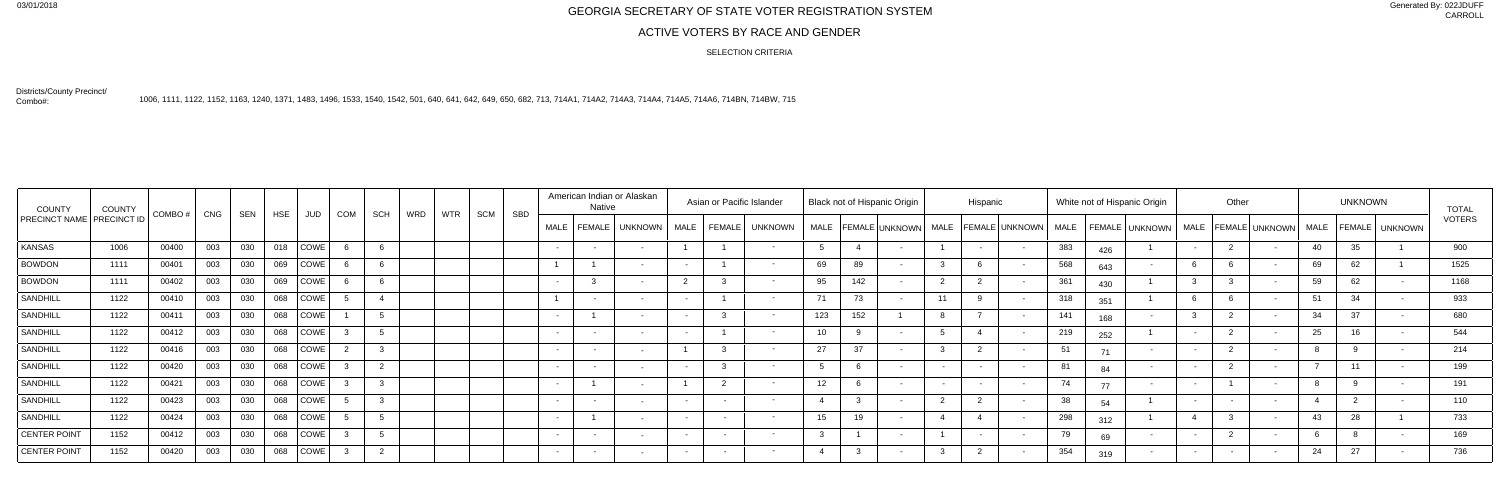| COUNTY                             | <b>COUNTY</b> | COMBO #   CNG |       | SEN | HSE | JUD                    | COM            |                         | SCH                        | WRD | <b>WTR</b><br>SCM | SBD |                  | Native         | American Indian or Alaskan |                          |                | Asian or Pacific Islander |                 |              | <b>Black not of Hispanic Origin</b> |                | Hispanic        |                          |             |      | White not of Hispanic Origin |                | Other          |                |      | <b>UNKNOWN</b> |                  | <b>TOTAL</b>  |
|------------------------------------|---------------|---------------|-------|-----|-----|------------------------|----------------|-------------------------|----------------------------|-----|-------------------|-----|------------------|----------------|----------------------------|--------------------------|----------------|---------------------------|-----------------|--------------|-------------------------------------|----------------|-----------------|--------------------------|-------------|------|------------------------------|----------------|----------------|----------------|------|----------------|------------------|---------------|
| <b>PRECINCT NAME   PRECINCT ID</b> |               |               |       |     |     |                        |                |                         |                            |     |                   |     | <b>MALE</b>      | FEMALE         | <b>UNKNOWN</b>             |                          | MALE   FEMALE  | <b>UNKNOWN</b>            |                 |              | MALE   FEMALE UNKNOWN               |                |                 | MALE   FEMALE   UNKNOWN  | <b>MALE</b> |      | FEMALE UNKNOWN   MALE        |                |                | FEMALE UNKNOWN | MALE |                | FEMALE   UNKNOWN | <b>VOTERS</b> |
| CENTER POINT                       | 1152          | 00434         | 003   | 030 | 068 | COWE                   |                |                         | $\overline{\phantom{0}}^2$ |     |                   |     | $\overline{1}$   | $\sim$ $ \sim$ |                            |                          | $\overline{1}$ | $\sim$                    | $\mathbf{3}$    | $\mathbf{3}$ |                                     | 3              | $\mathbf{3}$    |                          | 132         | 132  |                              | $\sim$         |                |                | 14   | 15             | $\sim$ $ \sim$   | 308           |
| CENTER POINT                       | 1152          | 00435         | 003   | 030 | 068 | COWE                   |                |                         | $5^{\circ}$                |     |                   |     | $\sim 100$       | $\sim$         |                            |                          |                | $\sim$                    | $\overline{4}$  | $\mathbf{3}$ |                                     |                | $\overline{2}$  |                          | 89          | 97   |                              |                |                |                | -9   |                | $\sim$ $ \sim$   | 210           |
| LOWELL                             | 1163          | 00405         | 003   | 028 | 069 | COWE                   |                |                         |                            |     |                   |     | $\sim 100$       | $\sim$         |                            |                          |                | $\sim$ $-$                | 10 <sup>1</sup> | 8            |                                     |                |                 |                          | 74          | 53   |                              | $\sim$         |                |                |      |                | $\sim$           | 155           |
| LOWELL                             | 1163          | 00406         | 003   | 028 | 069 | COWE                   |                | $\overline{7}$          |                            |     |                   |     | $\sim$           |                |                            |                          |                | $\sim$                    | 9               | 10           |                                     | ્વ             |                 |                          | 494         | 518  | $\overline{2}$               |                |                |                | 57   | 59             | $\sim$ $-$       | 1168          |
| MT ZION                            | 1240          | 00400         | 003   | 030 | 018 | <b>COWE</b>            |                |                         | - 6                        |     |                   |     | $\overline{1}$   | $\sim$         |                            | $\overline{2}$           |                | $\sim$                    | $\mathbf{3}$    |              |                                     |                | $\sim$          |                          | 176         | 195  |                              | $\overline{2}$ |                |                | 24   | 22             | $\overline{2}$   | 429           |
| MT ZION                            | 1240          | 00403         | 003   | 030 | 018 | COWE                   |                |                         | $5^{\circ}$                |     |                   |     | $\sim 100$       | $\sim$         |                            | $\overline{\phantom{0}}$ |                | $\sim$                    | 33              | 31           |                                     |                | $\overline{2}$  |                          | 291         | 287  |                              | $\sim$         |                |                | 39   | 23             | $\sim$           | 710           |
| MT ZION                            | 1240          | 00418         | 003   | 030 | 018 | COWE                   |                |                         | - 5                        |     |                   |     | $\sim 100$       | $\sim$         |                            | $\overline{2}$           |                | $\sim$                    | 12              | 14           |                                     | -4             |                 |                          | 275         | 293  |                              |                |                |                | 28   | 35             | $\sim$           | 673           |
| MT ZION                            | 1240          | 00419         | 003   | 030 | 018 | COWE                   |                |                         | - 6                        |     |                   |     | $\sim$ 100 $\pm$ | $\sim$         |                            |                          |                | $\sim$                    |                 | -5           |                                     | $\overline{2}$ |                 |                          | 115         | 112  |                              |                |                |                | -9   | 14             | $\sim$           | 270           |
| <b>BURWELL</b>                     | 1371          | 00401         | 003   | 030 | 069 | COWE                   |                |                         | - 6                        |     |                   |     | $\sim 100$       | $\sim$         |                            | $\overline{2}$           |                | $\sim$                    | 31              | 41           |                                     | 12             |                 |                          | 529         | 560  |                              | .5             | $\overline{4}$ |                | 46   | 46             |                  | 1287          |
| <b>CLEM</b>                        | 1483          | 00426         | 003   | 030 | 069 | COWE                   | -5             |                         | $\overline{7}$             |     |                   |     | $\sim$ $ \sim$   | $\sim$         |                            | $\sim$                   |                | $\sim$                    | $\overline{2}$  | $\mathbf{3}$ |                                     |                | $\overline{2}$  |                          | 135         | 137  |                              |                |                |                | 12   | 15             |                  | 309           |
| <b>CLEM</b>                        | 1483          | 00430         | 003   | 030 | 069 | COWE                   | $\overline{4}$ |                         |                            |     |                   |     | $\sim 100$       |                |                            | $\overline{2}$           | $\overline{2}$ | $\sim$                    | 56              | 63           |                                     | - 5            | 11              |                          | 375         | 418  |                              | 2              |                |                | 57   | 41             | $\sim$           | 1036          |
| <b>CLEM</b>                        | 1483          | 00431         | 003   | 030 | 069 | COWE                   | 4              |                         | $\overline{4}$             |     |                   |     | $\sim$ $-$       | $\sim$         |                            |                          |                | $\sim$                    | 21              | 29           |                                     | $\mathcal{A}$  | $\overline{2}$  |                          | 231         | 252  |                              | $\sim$         |                |                | 24   | 24             | $\sim$           | 586           |
| <b>CLEM</b>                        | 1483          | 00436         | 003   | 030 | 069 | COWE                   | -5             |                         | $\overline{4}$             |     |                   |     | $\sim$ $-$       | $\overline{2}$ |                            |                          |                | $\sim$                    | 40              | 41           |                                     | -3             | $\overline{2}$  |                          | 403         | 419  |                              | 3              |                |                | 37   | 35             | $\sim$           | 995           |
| <b>CLEM</b>                        | 1483          | 00439         | 003   | 030 | 018 | COWE                   | $\overline{4}$ |                         | $\overline{4}$             |     |                   |     | $\sim$ $-$       | $\sim$         |                            | $\sim$                   |                | $\sim$ $-$                | 11              | 16           |                                     |                |                 |                          | 49          | 62   |                              |                |                |                | 8    |                | $\sim$           | 156           |
| <b>BOWDON</b>                      | 1496          | 00403         | 003   | 030 | 018 | <b>COWE</b>            |                |                         | - 5                        |     |                   |     | $\sim$ $ \sim$   |                |                            | $\sim$                   | $\overline{2}$ | $\sim$                    | 90              | 106          |                                     |                |                 |                          | 364         | 406  |                              | $\overline{2}$ |                |                | 62   | 53             | $\sim$ 100 $\mu$ | 1106          |
| <b>BOWDON</b>                      | 1496          | 00404         | 003   | 030 | 018 | COWE                   |                |                         | 5                          |     |                   |     | $\sim$ $-$       | $\sim$         |                            |                          |                | $\sim$                    |                 |              |                                     |                |                 |                          | 20          | 22   |                              |                |                |                | -4   |                | $\sim$           | 50            |
| TYUS                               | 1533          | 00401         | 003   | 030 | 069 | COWE                   |                |                         | - 6                        |     |                   |     | $\sim 100$       | $\sim$         |                            | $\sim$                   |                | $\sim$                    | 38              | 35           |                                     | $\overline{2}$ |                 |                          | 467         | 481  |                              | 2              |                |                | 48   | 46             | $\sim$           | 1127          |
| TYUS                               | 1533          | 00407         | 003   | 030 | 069 | COWE                   | - 6            | $\overline{7}$          |                            |     |                   |     | $\sim 100$       | $\sim$         |                            |                          |                | $\sim$                    | -4              | -9           |                                     |                |                 |                          | 182         | 188  |                              | $\overline{2}$ |                |                | 11   | 19             | $\sim$           | 420           |
| <b>FAIRFIELD</b>                   | 1540          | 00413         | $003$ |     |     | 028   068   COWE   2   |                | $\overline{\mathbf{3}}$ |                            |     |                   |     |                  |                | $\sim$                     |                          | 15             | <b>Contract Contract</b>  | 161             | 180          |                                     | 16             | 33              |                          | 1215        | 1271 |                              | 11             | 18             |                | 175  | 155            | $\sim 100$       | 3266          |
| <b>HULETT</b>                      | 1542          | 00414         | 003   |     |     | $028$   068   COWE   5 |                | $\sqrt{3}$              |                            |     |                   |     | $\sim 100$       | $\sim 100$     | $\sim$                     | $\overline{2}$           | $\sim$ $-$     | <b>Contract</b>           | 33              | 27           |                                     | $\overline{7}$ | $5\overline{)}$ | $\sim 100$ m $^{-1}$     | 304         | 353  |                              | $\overline{2}$ |                |                | 49   | 41             | $\sim$ $-$       | 828           |
| HULETT                             | 1542          | 00415         | 003   |     |     | 028   068   COWE   5   |                |                         | $\overline{4}$             |     |                   |     | $\overline{1}$   | $\sim$ $ \sim$ | $\sim$                     |                          |                | $\sim 100$                | 29              | 37           |                                     | 9              | 6               | $\sim$ $-$               | 464         | 471  | $\sim$                       | 4              |                |                | 61   | 51             | $\overline{1}$   | 1145          |
| BETHANY                            | 501           | 00409         | 003   |     |     | 030   068   COWE   1   |                |                         | $\overline{4}$             |     |                   |     | $\sim 100$       | $\overline{1}$ | $\sim$                     | $\sim 100$               | $\sim$         | $\sim 100$                | 90              | 97           |                                     | $\overline{4}$ | 5 <sup>5</sup>  | $\sim$                   | 116         | 138  | $\sim$                       | $\overline{2}$ |                |                | 31   | 30             | $\sim$ $-$       | 514           |
| BETHANY                            | 501           | 00410         | 003   | 030 |     | 068 COWE 5             |                |                         | $\overline{4}$             |     |                   |     | $\sim 100$       | $\sim$ $-$     | $\sim$                     | $\overline{4}$           | 5 <sup>5</sup> | $\sim 100$                | 85              | 94           |                                     | 12             | 17              | <b>Contract Contract</b> | 511         | 503  |                              | 4              | $\mathbf{3}$   | $\sim$         | 77   | 86             | $\sim$ $ \sim$   | 1402          |
| BETHANY                            | 501           | 00411         | 003   | 030 |     | 068 COWE               |                |                         | 5 <sub>5</sub>             |     |                   |     | $\overline{1}$   | $\overline{1}$ | $\sim$                     | $\sim$ $-$               | $\sim$         | $\sim$ 100 $\pm$          | 120             | 147          |                                     | $\overline{7}$ | 12              |                          | 153         | 174  |                              | $\overline{2}$ | 4              | $\sim$         | 31   | 47             | $\sim$ $ \sim$   | 699           |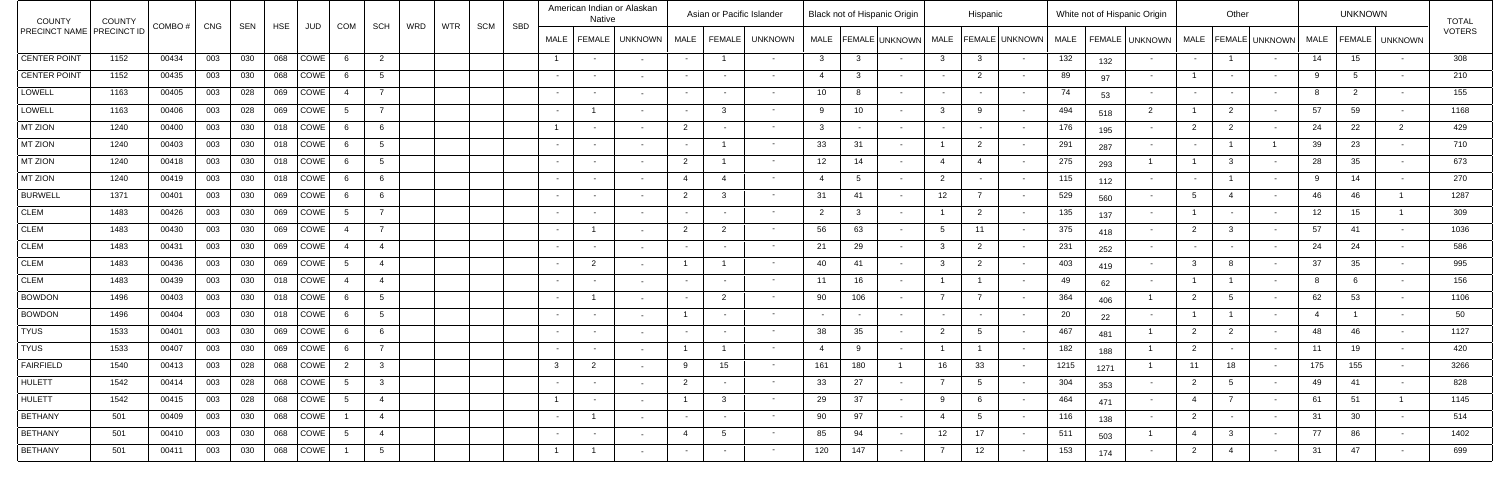| <b>COUNTY</b>                    | COUNTY | COMBO# | CNG | SEN | HSE | JUD               | COM                      | <b>SCH</b>              | WRD             | <b>WTR</b> | SCM<br>SBD |                | <b>Native</b>  | American Indian or Alaskan |                | Asian or Pacific Islander |                   |                 |                | Black not of Hispanic Origin |                          | Hispanic        |                         |                |               | White not of Hispanic Origin |                | Other          |                |                 | <b>UNKNOWN</b>   |                  | <b>TOTAL</b>  |
|----------------------------------|--------|--------|-----|-----|-----|-------------------|--------------------------|-------------------------|-----------------|------------|------------|----------------|----------------|----------------------------|----------------|---------------------------|-------------------|-----------------|----------------|------------------------------|--------------------------|-----------------|-------------------------|----------------|---------------|------------------------------|----------------|----------------|----------------|-----------------|------------------|------------------|---------------|
| <b>PRECINCT NAME PRECINCT ID</b> |        |        |     |     |     |                   |                          |                         |                 |            |            | <b>MALE</b>    | FEMALE         | UNKNOWN                    |                | MALE   FEMALE             | <b>UNKNOWN</b>    |                 |                | MALE   FEMALE   UNKNOWN      |                          |                 | MALE   FEMALE   UNKNOWN | <b>MALE</b>    |               | FEMALE UNKNOWN   MALE        |                |                | FEMALE UNKNOWN | <b>MALE</b>     |                  | FEMALE   UNKNOWN | <b>VOTERS</b> |
| <b>BETHANY</b>                   | 501    | 00412  | 003 | 030 | 068 | COWE              | ູ                        | 5                       |                 |            |            | $\sim$         | $\sim$ $-$     |                            | $\sim$         |                           | $\sim$            | 9               | -8             |                              |                          |                 |                         | 53             | 52            |                              | $\sim$         |                |                | -6              | -5               | $\sim$ $-$       | 134           |
| <b>BETHANY</b>                   | 501    | 00428  | 003 | 030 | 018 | COWE              |                          | 5                       |                 |            |            | $\sim$ $-$     |                |                            | $\sim$         |                           | $\sim$            | 86              | 86             |                              | -3                       | $\overline{2}$  |                         | 68             | 79            |                              |                | $\overline{2}$ |                | 16 <sup>1</sup> | 15 <sub>1</sub>  | $\sim$           | 360           |
| <b>BETHANY</b>                   | 501    | 00439  | 003 | 030 | 018 | <b>COWE</b>       |                          | $\overline{4}$          |                 |            |            | $\sim$ $-$     | $\sim$         |                            | $\sim$         |                           | $\sim$            |                 | $\mathcal{B}$  |                              |                          |                 |                         | 62             | 61            | $\sim$                       |                |                |                | $\overline{4}$  |                  | $\sim$           | 136           |
| <b>BETHANY</b>                   | 501    | 00440  | 003 | 030 | 018 | COWE              |                          | $\overline{4}$          |                 |            |            | $\sim$         | $\sim$         |                            | $\sim$         |                           | $\sim$            | $\cdot$ 3       | $\overline{2}$ |                              |                          |                 |                         | $\mathbf{3}$   |               |                              | $\sim$         |                |                |                 |                  | $\sim$           | 16            |
| <b>BETHANY</b>                   | 501    | 00441  | 003 | 030 | 018 | COWE              | - 5                      | $\overline{4}$          |                 |            |            | $\sim$ $-$     | $\sim$ $-$     |                            | $\sim$         |                           | $\sim$            | 47              | 59             |                              | -4                       |                 |                         | 156            | 184           |                              |                |                |                | 24              | 29               | $\sim$ 100 $\mu$ | 512           |
| V R COUNTY                       | 640    | 00416  | 003 | 030 | 068 |                   | COWE  <br>$\overline{2}$ | $\overline{\mathbf{3}}$ |                 |            |            | $\overline{1}$ | $\sim$         |                            |                | $\overline{2}$            | $\sim$            | 36              | 32             |                              | $\overline{4}$           |                 |                         | 330            | 351           |                              | $\overline{2}$ | 4              |                | 42              | -41              | $\sim$ $-$       | 851           |
| <b>V R COUNTY</b>                | 640    | 00420  | 003 | 030 | 068 | COWE              |                          | $\overline{2}$          |                 |            |            | $\sim$         | $\sim$         |                            | $\sim$         |                           | $\sim$ 100 $\sim$ | -5              | -6             |                              | $\overline{2}$           |                 |                         | 166            | 173           |                              | $\overline{2}$ |                |                | 13 <sup>7</sup> | 13               | $\sim$           | 383           |
| V R COUNTY                       | 640    | 00421  | 003 | 030 | 068 | COWE              |                          | - 3                     |                 |            |            | $\overline{2}$ | $\sim$         |                            |                |                           | $\sim$ 100 $\sim$ | 51              | 60             |                              | $\alpha$                 | $\overline{z}$  |                         | 399            | 455           |                              |                |                |                | 44              | 49               |                  | 1088          |
| V R COUNTY                       | 640    | 00437  | 003 | 030 | 068 | COWE              | $\overline{2}$           |                         |                 |            |            | $\sim$ $ \sim$ | $\sim$         |                            | $\sim$         | $\sim$                    | $\sim$            | 16              | 19             |                              | $\overline{\phantom{a}}$ |                 |                         | 17             | 20            |                              | $\sim$         |                |                | -4              | ູ                | $\sim$           | 80            |
| V R COUNTY                       | 641    | 00421  | 003 | 030 | 068 | COWE <sup>1</sup> | ્વ                       | $\overline{\mathbf{3}}$ |                 |            |            | $\sim$ $ \sim$ | $\sim$         |                            | $\sim$         |                           | $\sim$ 100 $\sim$ | 14              | 22             |                              | -4                       | -3              |                         | 146            | 175           |                              | $\overline{2}$ |                |                | 28              | 18               | $\sim$           | 415           |
| <b>V R COUNTY</b>                | 641    | 00437  | 003 | 030 | 068 | COWE <sup>1</sup> | $\overline{2}$           |                         |                 |            |            | $\overline{1}$ | $\sim$         |                            | - 3            |                           | $\sim$            | 236             | 278            |                              | 28                       | 21              |                         | 955            | 1000          |                              | 12             | 20             |                | 162             | 137              | $\sim$           | 2856          |
| <b>V R COUNTY</b>                | 641    | 00438  | 003 | 030 | 068 | COWE              |                          |                         |                 |            |            | $\overline{4}$ |                |                            |                | 2                         | $\sim$            | 68              | 92             |                              | 11                       | 11              |                         | 359            | 417           |                              | -5             |                |                | 63              | 58               | $\sim$           | 1098          |
| <b>VILLA RICA CITY</b>           | 642    | 00445  | 003 | 030 | 068 | COWE              | $\overline{2}$           |                         |                 |            |            | $\sim$         | $\sim$         |                            |                |                           | $\sim$ 100 $\sim$ | 177             | 275            |                              | -9                       | 18              |                         | 144            | 199           | $\sim$                       |                |                |                | 55              | 60               | $\sim$           | 952           |
| <b>VILLA RICA CITY</b>           | 642    | 00446  | 003 | 030 | 068 | COWE              | $\overline{2}$           |                         | $\overline{2}$  |            |            | $\sim$ $-$     | $\overline{2}$ |                            | $\overline{4}$ |                           | $\sim$ 100 $\sim$ | 140             | 187            |                              | 17                       | 19              |                         | 160            | 156           | $\sim$                       | $\overline{2}$ |                |                | 40              | 69               |                  | 808           |
| <b>VILLA RICA CITY</b>           | 642    | 00447  | 003 | 030 | 068 | COWE              | $\overline{2}$           |                         | 3 <sup>1</sup>  |            |            | $\sim$         |                |                            | 5              |                           | $\sim$            | 81              | 120            |                              | 12                       | 14              |                         | 459            | 513           |                              |                | 10             |                | 66              | 59               | $\sim$           | 1346          |
| <b>VILLA RICA CITY</b>           | 642    | 00448  | 003 | 030 | 068 | COWE              | $\overline{2}$           |                         | $\overline{4}$  |            |            | $\sim$ $-$     | $\sim$         |                            | $\overline{2}$ |                           | $\sim$            | 16              | 11             |                              |                          |                 |                         | 18             | 23            |                              | 2              |                |                | -5              |                  | $\sim$           | 84            |
| <b>VILLA RICA CITY</b>           | 642    | 00449  | 003 | 030 | 068 | COWE              | $\overline{2}$           |                         | $5\overline{)}$ |            |            | $\sim$         |                |                            |                |                           | $\sim$            | 86              | 141            |                              | $\overline{4}$           |                 |                         | 175            | 227           |                              |                |                |                | 44              | 46               | $\sim$           | 752           |
| <b>VILLA RICA CITY</b>           | 642    | 00450  | 003 | 030 | 068 | COWE              | $\overline{2}$           |                         | $\overline{2}$  |            |            | $\overline{2}$ |                |                            | $\overline{z}$ |                           | $\sim$            | 136             | 180            |                              | 13                       | 22              |                         | 207            | 289           |                              | -5             |                |                | 61              | 75               | $\sim$           | 1009          |
| VILLA RICA CITY                  | 642    | 00451  | 003 | 030 |     |                   |                          | $\overline{\mathbf{3}}$ | $\mathbf{3}$    |            |            | $\sim$         |                |                            |                |                           | <b>Contract</b>   | 57              | 91             |                              | 12                       | 10 <sub>1</sub> | $\sim 100$ m $^{-1}$    | 112            | 114           |                              | $\overline{4}$ |                |                | 22              | 22               | $\sim$ $ \sim$   | 449           |
| <b>VILLA RICA CITY</b>           | 642    | 00452  | 003 | 030 |     |                   | 068   COWE   2           | $\overline{\mathbf{3}}$ | $5\overline{)}$ |            |            | $\sim$ $-$     | $\sim$ $-$     | $\sim$                     | $\sim 100$     | $\sim$                    | <b>Contract</b>   | 19              | 34             | $\sim$                       | $\overline{2}$           | $\overline{1}$  | $\sim$ $-$              | 28             | 55            | $\sim$                       | $\overline{1}$ | $\sim$         | $\sim$         | 8               | - 9              | $\sim$ $-$       | 157           |
| <b>VILLA RICA CITY</b>           | 642    | 00453  | 003 | 030 |     |                   |                          | $\overline{\mathbf{3}}$ | $\overline{2}$  |            |            | $\sim$ $ \sim$ | $\sim$ $-$     | $\sim$                     | $\sim$ $-$     | $\sim$                    | <b>Service</b>    | $\sim 10^{-11}$ | $\sim$ $ \sim$ | $\sim$                       | $\sim$ $-$               | $\sim 100$      | $\sim$ 100 $\mu$        | $\sim$ $ \sim$ |               | $\sim$                       | $\sim$ $-$     |                | $\sim$ $\sim$  | $\sim$          | $\sim$           | $\sim$ $ \sim$   |               |
| TEMPLE                           | 649    | 00420  | 003 | 030 |     |                   | 068   COWE   3           | $\overline{2}$          |                 |            |            | $\mathbf{3}$   | 3 <sup>5</sup> |                            | 6              | $\overline{7}$            | <b>Contract</b>   | 140             | 174            |                              | 16                       | 17              | $\sim$ $-$              | 1301           | 1423          | $\overline{2}$               | 11             |                |                | 185             | 171              | $\overline{2}$   | 3469          |
| <b>TEMPLE</b>                    | 649    | 00421  | 003 | 030 |     |                   | 068 COWE 3               | $\overline{\mathbf{3}}$ |                 |            |            | $\sim 100$     | $\sim$ $-$     | $\sim$                     | $\sim$ $ \sim$ | $\sim$ $-$                | $\sim$ 100 $\mu$  | $\sim 100$      | $\sim$         | $\sim$ $ \sim$               | $\sim$                   | $\sim 100$      | $\sim$ 100 $\mu$        | $\overline{2}$ | $\mathcal{R}$ | $\sim$                       | $\sim$ $-$     | $\sim$ $ \sim$ | $\sim$         | $\sim$          | $\sim$ 100 $\mu$ | $\sim$ $ \sim$   | 5             |
| TEMPLE CITY                      | 650    | 00425  | 003 | 030 | 068 |                   | $\vert$ COWE $\vert$ 3   | $\overline{\mathbf{2}}$ |                 |            |            | $\overline{1}$ |                | $\sim$                     | 8              | 11                        | $\sim$ $-$        | 247             | 337            |                              | 32                       | 18              | $\sim$ 100 $\sim$       | 911            | 1050          | $\overline{2}$               | 16             | 18             | $\sim$         | 141             | 152              | $\overline{2}$   | 2947          |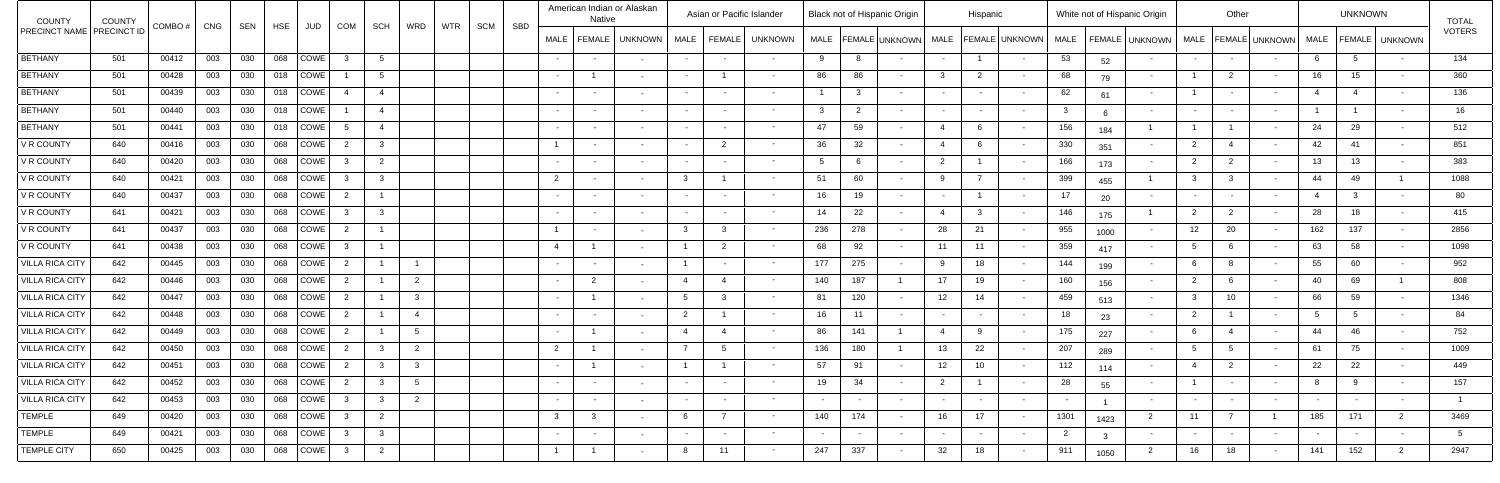| <b>COUNTY</b>             | <b>COUNTY</b> | COMBO# | CNG | SEN | <b>HSE</b> |                      | COM            | <b>SCH</b>     | WRD            | <b>WTR</b> | SCM<br>SBD |                | <b>Native</b>           | American Indian or Alaskan |                | Asian or Pacific Islander |                   |                |                | Black not of Hispanic Origin |                          | Hispanic       |                       |                |     | White not of Hispanic Origin |                        | Other           |                |             | <b>UNKNOWN</b> |                  | <b>TOTAL</b>  |
|---------------------------|---------------|--------|-----|-----|------------|----------------------|----------------|----------------|----------------|------------|------------|----------------|-------------------------|----------------------------|----------------|---------------------------|-------------------|----------------|----------------|------------------------------|--------------------------|----------------|-----------------------|----------------|-----|------------------------------|------------------------|-----------------|----------------|-------------|----------------|------------------|---------------|
| PRECINCT NAME PRECINCT ID |               |        |     |     |            | JUD                  |                |                |                |            |            | <b>MALE</b>    | FEMALE                  | UNKNOWN                    |                | MALE   FEMALE             | <b>UNKNOWN</b>    |                |                | MALE   FEMALE   UNKNOWN      | <b>MALE</b>              |                | <b>FEMALE</b> UNKNOWN | <b>MALE</b>    |     | FEMALE UNKNOWN               | <b>MALE</b>            |                 | FEMALE UNKNOWN | <b>MALE</b> |                | FEMALE   UNKNOWN | <b>VOTERS</b> |
| WHITESBURG                | 682           | 00442  | 003 | 028 | 070        | $\vert$ COWE $\vert$ | $\sqrt{5}$     | $\overline{4}$ |                |            |            | $\overline{1}$ |                         |                            | $\sim$         | $\overline{2}$            | $\sim$            | 10             | 6              |                              |                          |                |                       | 489            | 506 |                              |                        |                 |                | 60          | 54             | $\sim$           | 1139          |
| <b>WHITESBURG</b>         | 682           | 00443  | 003 | 028 | 070        | COWE                 | $-5$           |                |                |            |            | $\sim$ $-$     | $\sim$                  |                            | $\sim$         |                           | $\sim$ $-$        |                | $\overline{2}$ |                              | $\overline{\phantom{a}}$ | $\sim$         | $\sim$                | 111            | 124 |                              | $\sim$                 |                 |                | 13          |                | $\sim$ $ \sim$   | 261           |
| <b>WHITESBURG</b>         | 682           | 00444  | 003 | 028 | 070        | COWE                 | -5             | $\overline{4}$ |                |            |            | $\sim$ $-$     | $\sim$                  |                            | $\sim$         |                           | $\sim$            | 32             | 29             |                              | $\overline{2}$           |                |                       | 125            | 140 |                              | $\sim$                 |                 |                | 14          | 16             |                  | 360           |
| ROOPVILLE                 | 713           | 00426  | 003 | 030 | 069        | COWE                 | -5             |                |                |            |            |                |                         |                            | 2              |                           |                   | 25             | 34             |                              |                          | $\overline{2}$ |                       | 496            | 500 |                              |                        |                 |                | 56          | 47             | $\sim$           | 1172          |
| ROOPVILLE                 | 713           | 00427  | 003 | 030 | 069        | COWE                 | -5             |                |                |            |            | $\sim$ $-$     | $\sim$                  |                            | $\sim$         |                           | $\sim$            |                | 14             |                              |                          | $\sim$         |                       | 55             | 57  |                              | $\sim$                 |                 |                |             |                | $\sim$           | 146           |
| <b>WEST</b>               | 714A1         | 00400  | 003 | 030 | 018        | COWE                 | - 6            | - 6            |                |            |            | $\sim$         | $\sim$                  |                            | $\sim$         | $\mathcal{D}$             | $\sim$            | 79             | 121            |                              | $\alpha$                 | 12             |                       | 203            | 255 |                              |                        |                 |                | 40          | 45             | $\sim$ $-$       | 776           |
| <b>WEST</b>               | 714A1         | 00432  | 003 | 030 | 018        | COWE                 |                | - 6            |                |            |            | $\sim 100$     | $\sim$                  |                            |                |                           |                   | $\overline{2}$ | -5             |                              |                          | $\sim$         | $\sim$                | 11             | 11  |                              | $\sim$                 |                 |                |             |                | $\sim$           | 40            |
| <b>WEST</b>               | 714A1         | 00457  | 003 | 030 | 018        | COWE                 |                |                |                |            |            | $\overline{2}$ | 2                       |                            |                |                           | $\sim$            | 497            | 706            |                              | 28                       | 27             |                       | 228            | 296 |                              | 11                     | 13              |                | 123         | 133            | 2                | 2080          |
| <b>WEST</b>               | 714A1         | 00458  | 003 | 030 | 018        | COWE                 | -6             |                | $\overline{1}$ |            |            | $\sim$         | $\sim$                  |                            |                |                           |                   | $\overline{2}$ |                |                              |                          |                |                       | $\overline{7}$ |     |                              |                        |                 |                |             | $\overline{2}$ | $\sim$           | 21            |
| <b>WEST</b>               | 714A1         | 00459  | 003 | 030 | 018        | COWE                 |                |                | $\overline{2}$ |            |            | $\sim$         | $\overline{\mathbf{3}}$ |                            | 6              |                           | $\sim$            | 78             | 132            |                              |                          | 11             |                       | 122            | 161 | $\overline{2}$               | $\overline{4}$         |                 |                | 36          | 34             |                  | 605           |
| LAKESHORE                 | 714A2         | 00459  | 003 | 030 | 018        | <b>COWE</b>          |                |                | $\overline{2}$ |            |            | $\overline{1}$ | $\sim$                  |                            | -9             |                           |                   | 96             | 178            |                              | 14                       |                |                       | 366            | 458 |                              |                        |                 |                | 45          | 74             |                  | 1271          |
| LAKESHORE                 | 714A2         | 00460  | 003 | 030 | 018        | COWE                 |                |                | 3 <sup>1</sup> |            |            | $\sim$         | $\sim$                  |                            |                |                           | $\sim$            | 16             | 39             |                              |                          | $\sim$         |                       | 18             | 47  |                              |                        |                 |                |             |                | $\sim$           | 134           |
| <b>BONNER</b>             | 714A3         | 00460  | 003 | 030 | 018        | COWE                 |                |                | 3 <sup>1</sup> |            |            | $\sim$ $-$     |                         |                            |                | 13                        | $\sim$ $\sim$     | 116            | 190            |                              | 15                       | 15             |                       | 236            | 336 |                              | $5^{\circ}$            |                 |                | 46          | 59             | $\sim$           | 1049          |
| <b>BONNER</b>             | 714A3         | 00461  | 003 | 030 | 018        | COWE                 | $\overline{A}$ |                | 3 <sup>3</sup> |            |            | $\overline{2}$ | $\sim$                  |                            | 12             |                           | $\sim$            | 46             | 68             |                              | 17                       | 16             |                       | 471            | 503 |                              | -5                     |                 |                | 56          | 48             | $\sim$           | 1258          |
| <b>BONNER</b>             | 714A3         | 00462  | 003 | 030 | 018        | COWE <sup>1</sup>    | - 5            |                | 3 <sup>3</sup> |            |            | $\sim$ $-$     | $\sim$                  |                            |                |                           | $\sim$            | 11             | 5              |                              |                          |                |                       | 36             | 39  |                              | $\sim$                 |                 |                |             |                | $\sim$           | 105           |
| <b>BONNER</b>             | 714A3         | 00465  | 003 | 030 | 018        | COWE                 |                |                | $\overline{4}$ |            |            | $\sim$         | $\sim$                  |                            |                |                           | $\sim$            | 94             | 176            |                              |                          |                |                       | 92             | 112 |                              | $\boldsymbol{\Lambda}$ |                 |                | 32          | -31            | $\sim$           | 559           |
| <b>BONNER</b>             | 714A3         | 00466  | 003 | 030 | 018        | COWE <sup>1</sup>    | $\overline{4}$ |                | $\overline{4}$ |            |            | $\sim$         |                         |                            |                |                           | $\sim$ $\sim$     | 12             | 20             |                              | $\overline{\phantom{a}}$ |                |                       | 38             | 43  |                              | $\sim$                 |                 |                | 12          |                | $\sim$           | 138           |
| UNIVERSITY OF             | 714A4         | 00463  | 003 | 030 | 069        | COWE                 |                |                | $\overline{4}$ |            |            | $\sim$ $ \sim$ | $\sim$                  |                            |                |                           | $\sim$            | 63             | 78             |                              | -4                       |                |                       | 179            | 205 |                              | $\overline{2}$         |                 |                | 16          | 23             | $\sim$           | 586           |
| UNIVERSITY OF             | 714A4         | 00464  | 003 | 030 |            | 069 COWE 4           |                |                | $\overline{4}$ |            |            |                | $\sim$                  |                            |                |                           | $\sim$ 100 $\mu$  | 117            | 183            |                              | - 8                      |                |                       | 327            | 367 |                              |                        |                 |                | 53          | 52             |                  | 1131          |
| UNIVERSITY OF             | 714A4         | 00468  | 003 | 030 |            | 069 COWE 4           |                |                | $\overline{1}$ |            |            | $\sim$ $-$     | $\sim$ $-$              | $\sim$                     | $\overline{2}$ | $\overline{2}$            | $\sim$ $-$        | 112            | 253            |                              | $\overline{2}$           | 14             | $\sim$ 100 $\mu$      | 51             | 70  | $\overline{\phantom{0}}^2$   | 6                      | 19              |                | 13          | 27             |                  | 575           |
| COUNTY ADMIN              | 714A5         | 00455  | 003 | 030 |            |                      | 018 COWE 4     |                | $\overline{2}$ |            |            | $\overline{1}$ |                         | $\sim$                     | $\overline{2}$ |                           | $\sim$ 100 $\sim$ | 131            | 163            |                              | 31                       | 29             | $\sim$ 100 $\mu$      | 576            | 692 | $\sim$                       | 10 <sup>1</sup>        | 10 <sup>°</sup> |                | 91          | 97             | $\sim 10^{-11}$  | 1838          |
| COUNTY ADMIN              | 714A5         | 00461  | 003 | 030 |            |                      | 018 COWE 4     |                | 3 <sup>3</sup> |            |            | $\sim$ $ \sim$ |                         | $\sim$                     | 4              | 5                         | $\sim$ 10 $\pm$   | 29             | 44             |                              | 3 <sup>5</sup>           | $\mathbf{3}$   | $\sim$                | 91             | 124 | $\sim$                       | $\overline{2}$         |                 |                | 12          | 22             | $\sim$ $ \sim$   | 343           |
| TABERNACLE                | 714A6         | 00456  | 003 | 030 |            |                      | 069 COWE 4     |                | 3 <sup>3</sup> |            |            | $\sim 100$     | $\sim$ $-$              | $\sim$                     | $\overline{2}$ |                           | $\sim$ $-$        | 50             | 83             |                              | $\overline{4}$           | 6              | $\sim$ 100 $\sim$     | 135            | 195 | $\sim$                       | $\overline{1}$         |                 | $\sim$         | 26          | 26             | $\sim$ $-$       | 530           |
| TABERNACLE                | 714A6         | 00464  | 003 | 030 |            | 069 COWE 4           |                |                | $\overline{4}$ |            |            | $\sim$ $ \sim$ | $\overline{2}$          | $\sim$                     | 6              | 6                         | $\sim$ $ \sim$    | 13             | 24             |                              | $\overline{2}$           | $\overline{2}$ | $\sim$                | 295            | 370 |                              | $\overline{4}$         |                 | $\sim$         | 35          | 28             | $\sim$ $-$       | 789           |